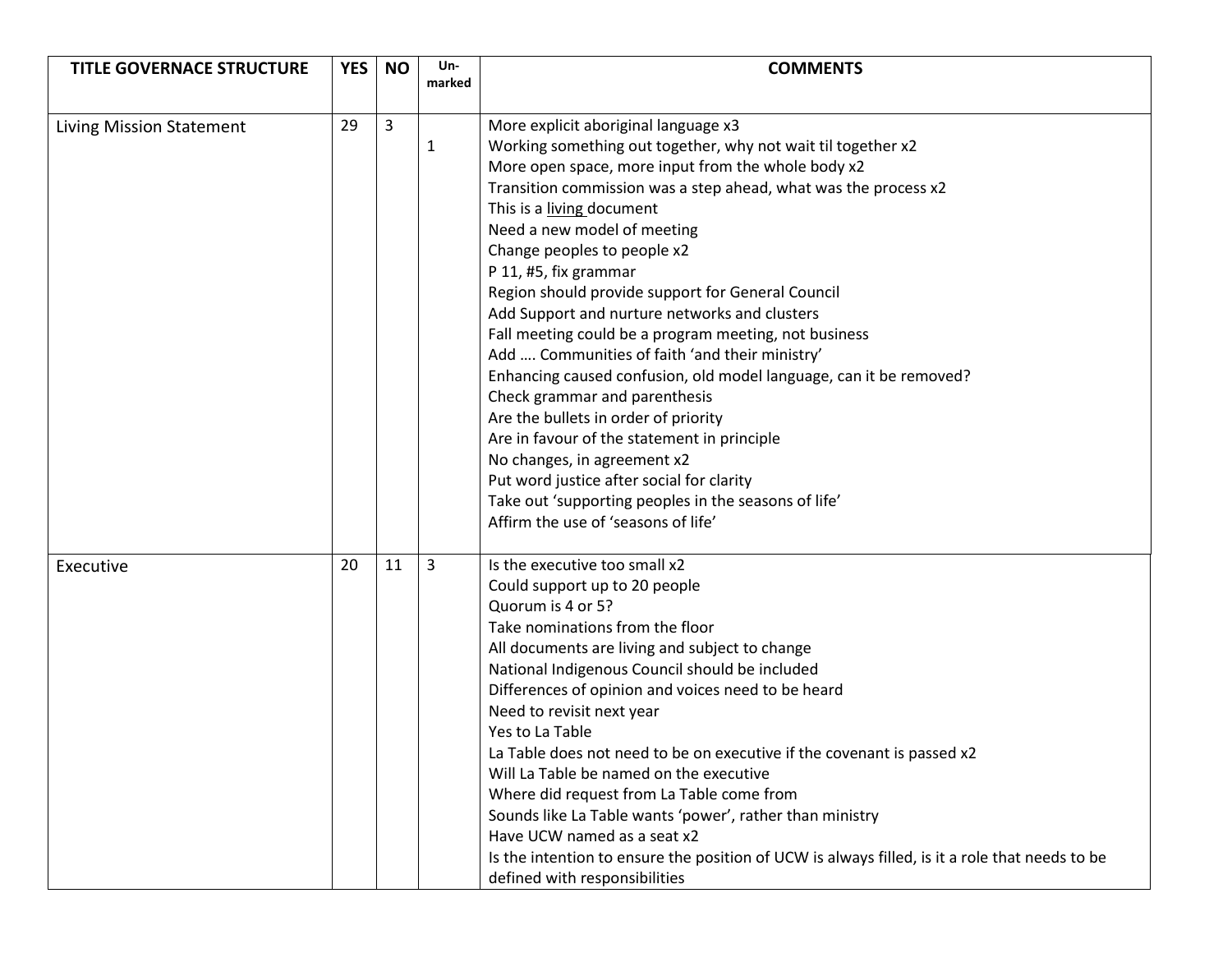|                         |    |   | UCW work parallel with region<br>Differences of opinion or undecided about having special interests like La Table and UCW<br>named separately as opposed to members at large x4<br>No special interests named separately x4<br>UCW and La Table should be included in the 9 members at large<br>Let's not legislate divisions<br>Prefer the term chair to president x2 (president is bilingual, chair is not)<br>Bullet point #3: include phrase intercultural diversity and end with 'not limited to'<br>Add more diversity: rural/urban/suburban racial/linguistic<br>Take out the list of diversity, as some can feel left out if not on the list, just use the term<br>diversity x2<br>9 members at large should include diversity<br>Should require written reports to executive from leadership teams for each executive<br>meeting x2<br>Name the recording secretary of the meetings<br>Anglophones and Francophones need to trust one another<br>Executive must reflect diversity |
|-------------------------|----|---|--------------------------------------------------------------------------------------------------------------------------------------------------------------------------------------------------------------------------------------------------------------------------------------------------------------------------------------------------------------------------------------------------------------------------------------------------------------------------------------------------------------------------------------------------------------------------------------------------------------------------------------------------------------------------------------------------------------------------------------------------------------------------------------------------------------------------------------------------------------------------------------------------------------------------------------------------------------------------------------------|
| <b>LEADERSHIP TEAMS</b> |    |   | Why do the membership numbers of leadership teams need to defined<br>Mandates need to be written and lead to terms of references (many agree)<br>Want to vote on the finalized versions<br>Archives needs a leadership team<br>What is there for retired ministers and pensioners                                                                                                                                                                                                                                                                                                                                                                                                                                                                                                                                                                                                                                                                                                          |
| Finance                 | 30 | 5 | Change 'presbytery' to 'region', p 18<br>Seems complete<br>Is it 'audit' or 'review' (review)<br>Add 'Mission Support' to Finance title<br>Edit: in the details it says Finance Committee<br>No changes, will approve                                                                                                                                                                                                                                                                                                                                                                                                                                                                                                                                                                                                                                                                                                                                                                      |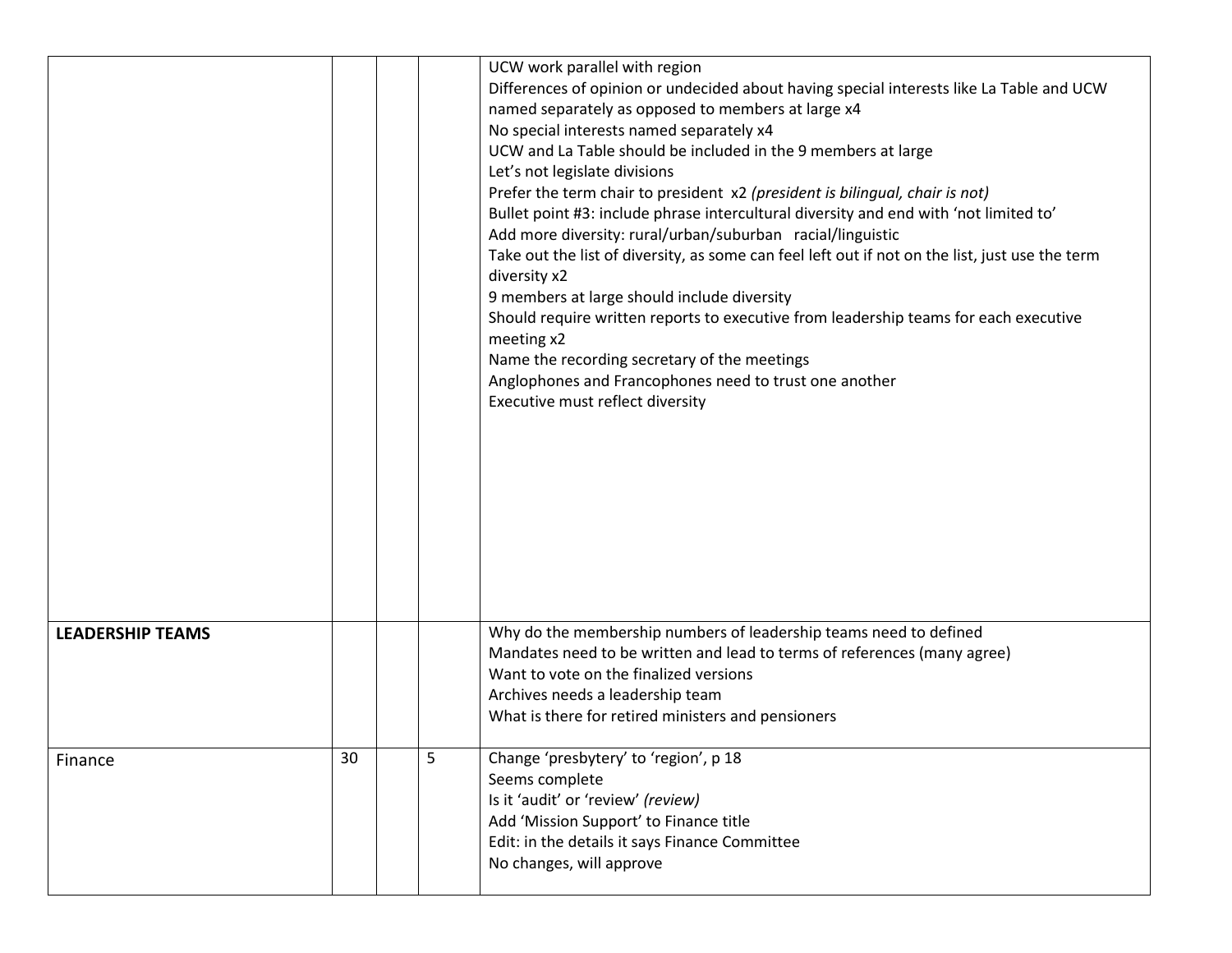| Licenced Lay Worship Leaders | 27 | $\mathbf{1}$   | 6 | Can we stagger date to January 2020<br>LLWL should get mileage and equal pay to supply ministers<br>Good progress x2<br>Chair of the LLWL team should be elected by the team                                                                                                                                                                                                                                                                                                                    |
|------------------------------|----|----------------|---|-------------------------------------------------------------------------------------------------------------------------------------------------------------------------------------------------------------------------------------------------------------------------------------------------------------------------------------------------------------------------------------------------------------------------------------------------------------------------------------------------|
| <b>Nominations</b>           | 27 | $\overline{2}$ | 5 | Application to serve should be simpler process<br>Change '4 Founding Presbyteries' to 'Geographically Diverse' x2<br>Those nominated should reflect diversity, may need to seek them out<br>Nominations committee should reflect diversity to ensure diverse groups get reached in the<br>most effective way<br>Need geographic representation<br>Process needs to evolve for clarity<br>Grammar: 'teams' not 'team'                                                                            |
| <b>Pastoral Relations</b>    | 26 | $\overline{2}$ | 6 | Name as a commission x4<br>Really important that this be timely and well-balanced<br>Roles and responsibilities, training, etc of PR and team need to be clarified to Communities of<br>Faith<br>Have terms of reference defined for next meeting.<br>Should have membership from each area of the region x2                                                                                                                                                                                    |
| Property                     | 25 | 4              | 5 | Needs more work with church extension and Edge<br>What is the relationship between property team and church extension committee<br>Clarification on renting for church vs renters<br>Important to have terms of reference<br>Rep from Quebec re cemeteries (is being looked into)<br>Need to be developed<br>Quebec rural geographic<br>Grammar: E in leadership<br>Suggestion that property committee access expertise of the Church Extension Committee<br>Reminder to change mandate bullets |
| Scrivens-Baillie             | 28 |                | 6 | Need more background about what this is about and how to access x2<br>Wonderful that it is available to the whole region                                                                                                                                                                                                                                                                                                                                                                        |
| Vision and Transformation    | 24 | 4              | 6 | May want to seek out what is happening in old Toronto conference re visioning<br>Clarification: part 1: to develop and implement: add after 'and provide assistance and<br>support'<br>Who is spending/approving Mission Strategy fund<br>How to apply                                                                                                                                                                                                                                          |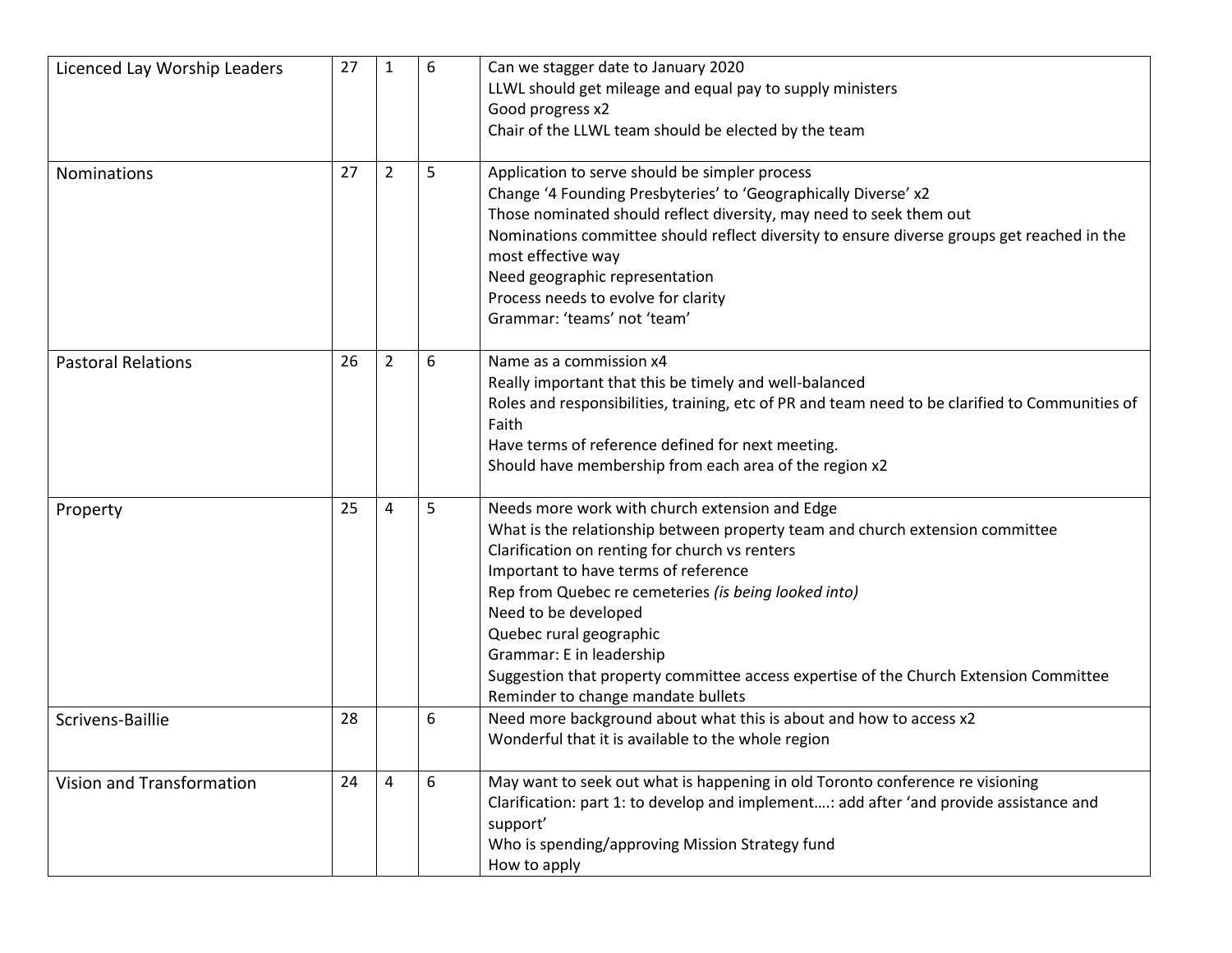|                                           |            |                |                | Terms of reference?<br>(a committee is in the process of forming, see Elaine Beattie) |
|-------------------------------------------|------------|----------------|----------------|---------------------------------------------------------------------------------------|
|                                           |            |                |                | Jane Dawson is the staff support to this                                              |
|                                           |            |                |                | Communication                                                                         |
|                                           |            |                |                | Webinar format for giving input, use technology for providing info                    |
|                                           |            |                |                |                                                                                       |
| Youth and Young Adults                    | 24         | $\mathbf{1}$   | 9              | Needs more development                                                                |
|                                           |            |                |                | Committee needs mandate and terms of reference x2                                     |
|                                           |            |                |                | YAYA - spell it out                                                                   |
|                                           |            |                |                | More info to come?                                                                    |
| (Hospital) Chaplaincy Ministry            | 23         | $\overline{2}$ | 9              | Identify best practices from the presbyteries                                         |
|                                           |            |                |                | Need more info                                                                        |
|                                           |            |                |                | Needs to be fleshed out                                                               |
|                                           |            |                |                | Needs terms of reference (several of these)                                           |
| Communications                            | 24         | $\overline{2}$ | 9              | Terms of reference                                                                    |
|                                           |            |                |                |                                                                                       |
| <b>POLICIES</b>                           | <b>YES</b> | <b>NO</b>      |                | <b>COMMENTS</b>                                                                       |
|                                           |            |                |                |                                                                                       |
| <b>Travel Policy</b>                      | 23         | 8              | $\overline{2}$ | Amend to attend travel to clusters x1                                                 |
|                                           |            |                |                | Don't like 75% only for one person should be 100% x5                                  |
|                                           |            |                |                | Disadvantages rural areas<br>$\bullet$                                                |
|                                           |            |                |                | Can't always carpool                                                                  |
|                                           |            |                |                | Why minimum # km? 1                                                                   |
|                                           |            |                |                | $1st$ 50 should always not count if policy is to be fair x1                           |
|                                           |            |                |                |                                                                                       |
|                                           |            |                |                | Cover all days of a multi day travel event                                            |
|                                           |            |                |                | Who qualifies as the second person x2                                                 |
|                                           |            |                |                | Concern congregations will have to pay the extra 25%                                  |
|                                           |            |                |                | 'Needs more discussion, needs clarification'                                          |
|                                           |            |                |                |                                                                                       |
|                                           |            |                |                |                                                                                       |
| <b>Pastoral Relations Liaisons Travel</b> | 23         | 4              | 3              | Who pays travel expenses for covenanting services                                     |
| Policy                                    |            |                |                | May be discriminatory to small communties of faith                                    |
|                                           |            |                |                | Churches may call fewer meetings                                                      |
|                                           |            |                |                | May be distances between liaison and community of faith<br>x2                         |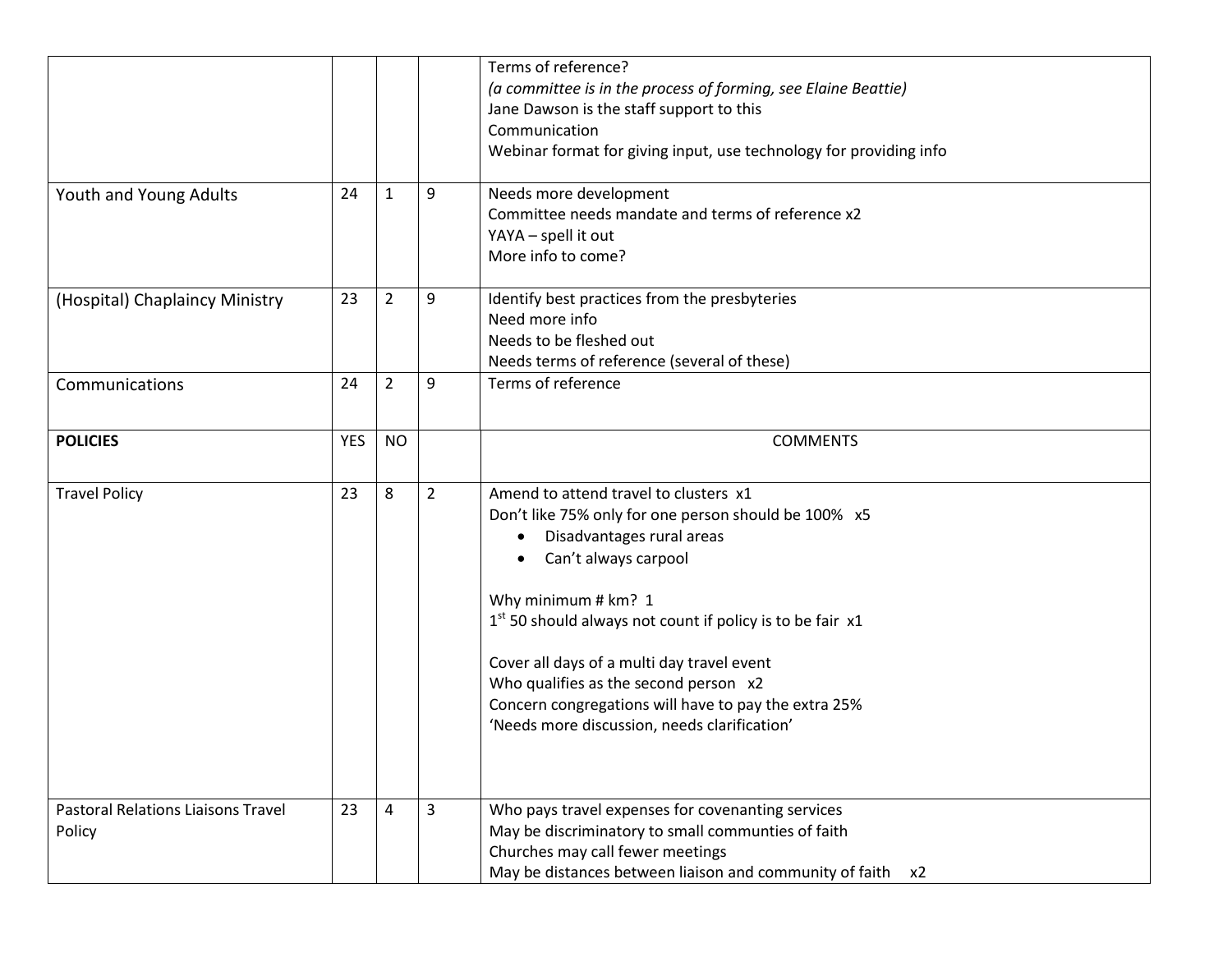|                                                                     |    |                |   | Congregation responsible for mileage and time?                                                                                                                                                                                                                                                                                                                                                                                                                                                                                                                                                                                                                                                          |
|---------------------------------------------------------------------|----|----------------|---|---------------------------------------------------------------------------------------------------------------------------------------------------------------------------------------------------------------------------------------------------------------------------------------------------------------------------------------------------------------------------------------------------------------------------------------------------------------------------------------------------------------------------------------------------------------------------------------------------------------------------------------------------------------------------------------------------------|
| Marriage Practice and Voluntary<br><b>Associate Minister Policy</b> | 22 | 5              | 4 | Add renewal date x4<br>Include application<br>Grammar<br>Explore 3 year approval cycle<br>Item #4 query<br>Marriages must be approved by the governing body (no punctuation or other clarification: is<br>this a question or a statement that is missing?)<br>Marriage authorization according to provincial guide<br>VAM policy (in broader sense)<br>Policy regarding licensing for sacraments (not relevant to VAM?)                                                                                                                                                                                                                                                                                 |
| Communities of Faith supervisors                                    | 21 | $\overline{4}$ | 5 | Clarify motion to include liaisons and those asked to attend for quorum x2<br>Should the pastoral charge who has a pc supervisor who is paid ministry at another pastoral<br>charge pay the pastoral charge the expense for the minister's time rather than the<br>minister x2<br>Why is this role compensated and not other roles that people fulfil on behalf of the region, ie.<br>Ministry and mission.<br>Take out the km #, just say 'General Council Rate'<br>\$30 ???<br>Payment should be on an agreed upon schedule<br>Why have a supervising minister if there is already a minister in place (not sure this is being<br>done anywhere??)<br>Get the word out!!!<br>May be hard to implement |
| Policy Regarding Financial Appeals at<br>Annual (General) Meetings  | 22 | $\overline{2}$ | 4 | Are 'pass the bucket' appeals still ok?<br>Take out 'Annual' and make it 'Meetings of Regional Council'<br>De-link financial appeals from changes to the regional budget, have two distinct policies<br>Does this need to happen ahead of the meeting?<br>If the appeal is a ministry plan then going to executive first is onerous and should be able to<br>discuss on the floor.<br>Need a structure as to what a 'good' appeal is.<br>Name needs to include 'non-budgeted financial decisions', not just appeals                                                                                                                                                                                     |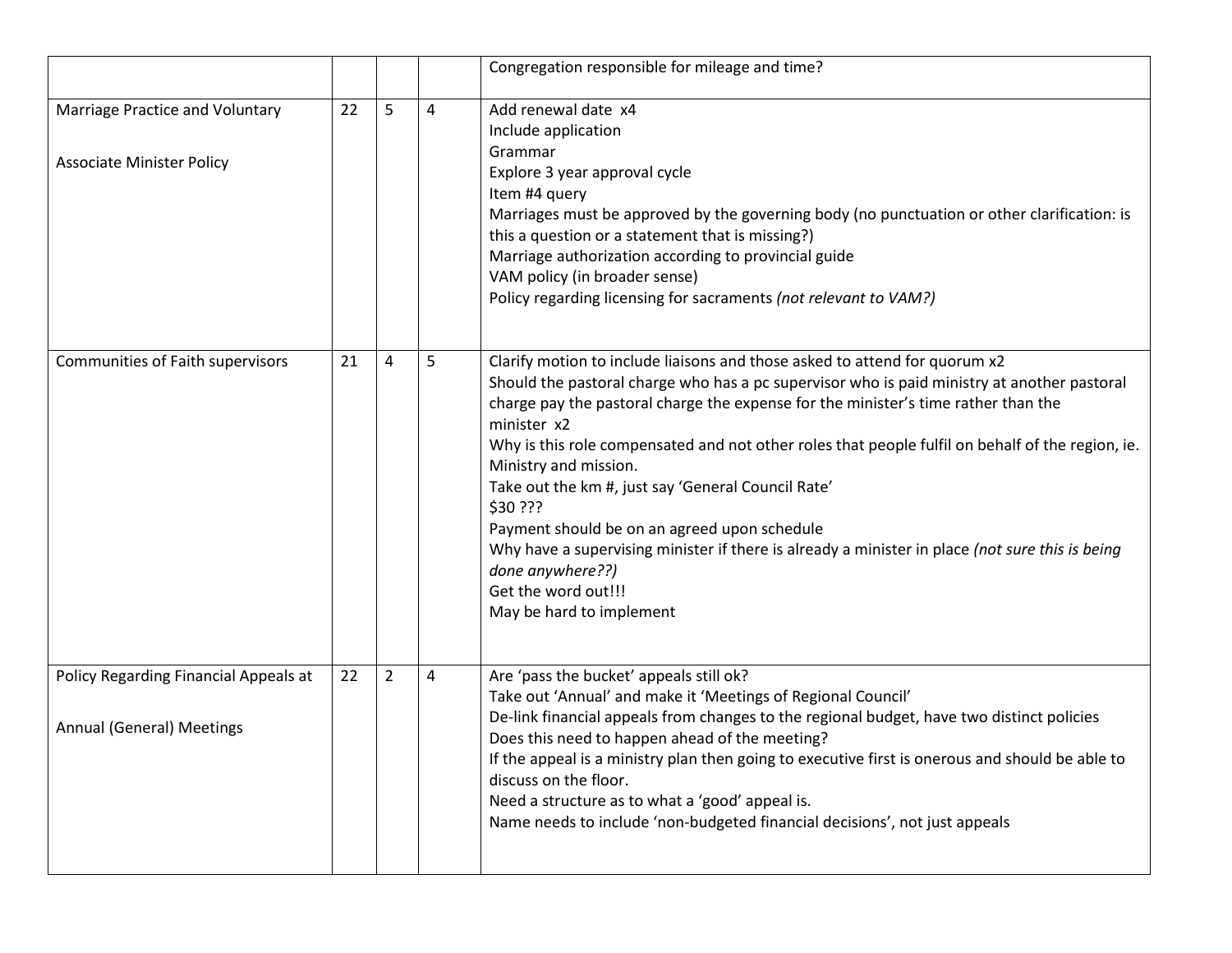| Ministry Personnel Involvement in a | 15 | 9 | 6 | Clarification: who will monitor this?                                                     |
|-------------------------------------|----|---|---|-------------------------------------------------------------------------------------------|
|                                     |    |   |   | Should include LLWL                                                                       |
|                                     |    |   |   | Cannot expect the incumbent to police                                                     |
| Former Community of Faith Policy    |    |   |   | Needs more work/conversation with ministers x3                                            |
|                                     |    |   |   | Needs better title                                                                        |
|                                     |    |   |   | Good policy                                                                               |
|                                     |    |   |   | Needs to have flexibility in agreement with three parties                                 |
|                                     |    |   |   | Pastoral relations needs to support the retired minister to form healthy boundaries x2    |
|                                     |    |   |   | Family should not necessarily appear in this policy                                       |
|                                     |    |   |   | 1 <sup>st</sup> point of D needs to be reworded                                           |
|                                     |    |   |   | Not a welcoming stance                                                                    |
|                                     |    |   |   | New minister should have a say x2                                                         |
|                                     |    |   |   | Should also apply to lay people who leave                                                 |
|                                     |    |   |   | Concerns regarding funerals x2                                                            |
|                                     |    |   |   | In a remote community may preclude a minister and family from worshipping x2              |
|                                     |    |   |   | Time frame too long                                                                       |
|                                     |    |   |   | May be an issue for OV and national church to consider                                    |
|                                     |    |   |   | Are there legal implications to this policy                                               |
|                                     |    |   |   |                                                                                           |
|                                     |    |   |   |                                                                                           |
| Licensed Lay Worship Leader         | 18 | 6 | 6 | Pay impacted, big change for small charges to adjust to                                   |
|                                     |    |   |   | Separate pay schedule from ordered ministry                                               |
|                                     |    |   |   | LLWL needs major oversight: ex., if interfering with pastoral charge, continuing ed,      |
|                                     |    |   |   | monitoring of frequency of preaching, etc.                                                |
|                                     |    |   |   | What if you are a LLWL with a license to marry: can you do weddings apart from the church |
|                                     |    |   |   | (yes if not done on behalf of the community of faith)                                     |
|                                     |    |   |   | Good policy                                                                               |
|                                     |    |   |   | Is there a similar frequency schedule for lay/guest preachers                             |
|                                     |    |   |   | More direction on continuing ed                                                           |
|                                     |    |   |   | Premature, could have waited for more input, why a defined number of committee members    |
|                                     |    |   |   |                                                                                           |
| Proceeds from the Sale of Property  | 18 | 6 | 6 | 10% of non-disbanding sales should stay in the region and not go to national              |
|                                     |    |   |   | 10% of non-disbanding sale is an unfair tax on ongoing congregations who are not selling  |
|                                     |    |   |   | property                                                                                  |
|                                     |    |   |   | Make percentage higher than 10% to indigenous ministries                                  |
|                                     |    |   |   | Happy to see support for indigenous people                                                |
|                                     |    |   |   | Congregations need to understand how the money is being spent                             |
|                                     |    |   |   | The 70% is too directive, communities of faith should have more say, or all the say x2    |
|                                     |    |   |   | Should be guidelines for the community of faith to follow for the 70%                     |
|                                     |    |   |   | Why can't church choose a registered charity to give the money to, whether they have been |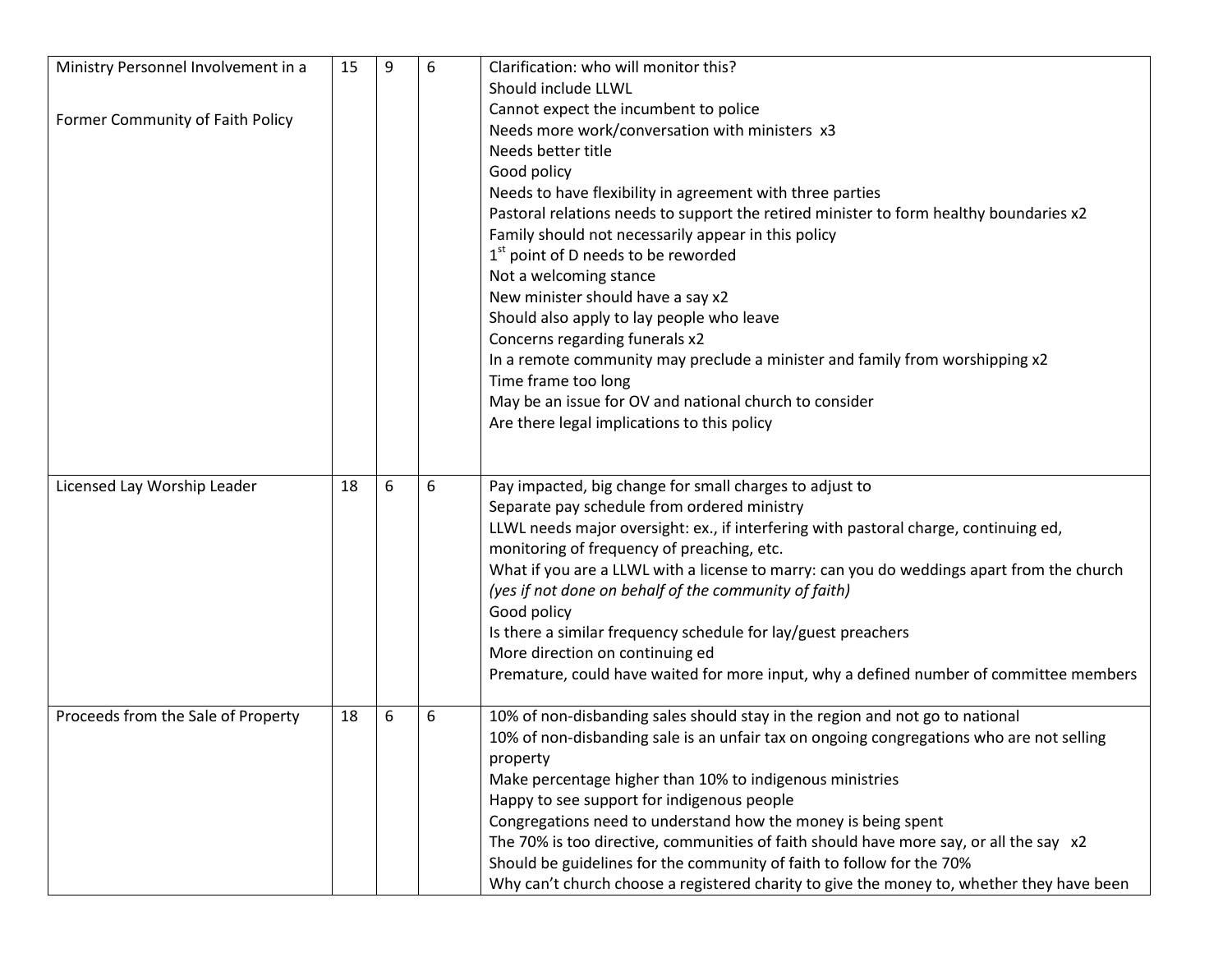|                                     |    |              |   | previously involved with them or not?<br>The three 10%: disagreement, should be determined with the COF and Region<br>Allow for 15% to go to non-United Church ministries<br>Review regularly<br>Define property (is defined in the manual)<br>How to fund archives (it is now in the Regional budget)<br>'Arbitrary' percentages of drawing on the capital, communities of faith may want to use the<br>capital to stay together longer x2 |
|-------------------------------------|----|--------------|---|---------------------------------------------------------------------------------------------------------------------------------------------------------------------------------------------------------------------------------------------------------------------------------------------------------------------------------------------------------------------------------------------------------------------------------------------|
| <b>Property Transactions Policy</b> | 22 | 4            | 4 | Communities of faith don't own the buildings                                                                                                                                                                                                                                                                                                                                                                                                |
| <b>Major Renovations</b>            | 24 | $\mathbf{1}$ | 5 | \$50,000 is too low x2<br>\$50,000 is too high x2<br>Difference between emergencies and renovations x2<br>Region needs to know what's going on with the properties<br>Clarify renovation vs repair x3<br>What about multi-year projects, will people divide up project to avoid getting approval<br>Need quick turnaround on approvals                                                                                                      |